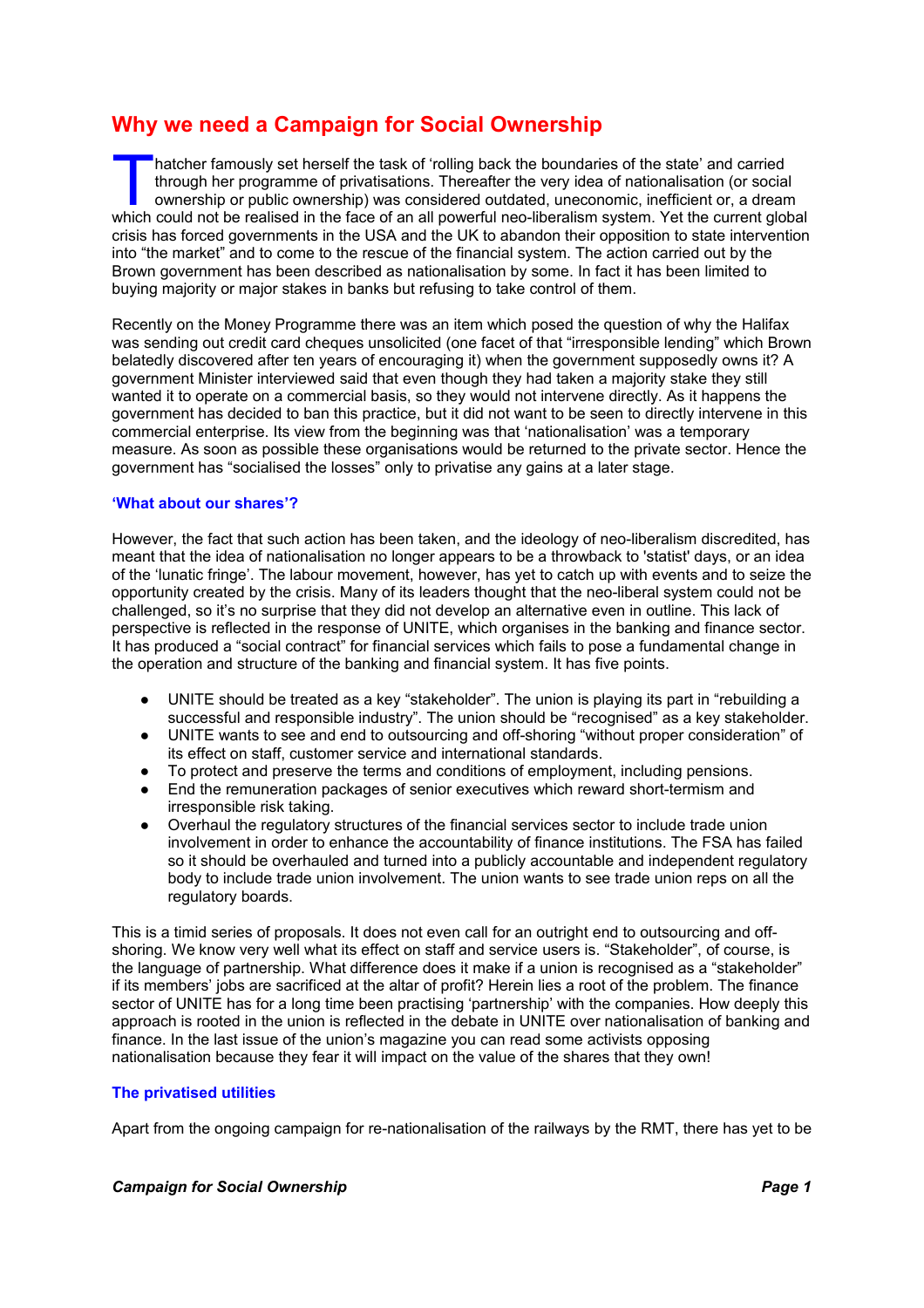any real campaign elsewhere, especially amongst those unions whose members work in the privatised public utilities. This is despite the fact that there is widespread anger amongst the general populace which feels it has been taken for a ride by these companies. When they were privatised the major unions in these sectors accepted the new markets and collaborated with the new employers in the destruction of jobs in order that these companies could 'compete successfully'. Union organisation bought in to the management's competitive, cost-cutting agenda. For a generation many union reps trained in social partnership have seen their role not as opposing cuts but, at best, mitigating their impact, at worst identifying the interests of their members with those of commercial success of 'their' companies.

Despite the fact that some of these unions have formally broken with partnership, the apparatus of the unions on the ground is often still wedded to it. One example is in Thames Water where full-time convenors support the existing partnership set-up in contradiction with union policy. Changing this situation is like turning the proverbial tanker around, though in this case it is unlikely without changing the (rank and file) officers on the bridge.

So whilst the current crisis offers us the opportunity of popularising and campaigning for social ownership, the unions have yet to develop a coherent strategy for such an aim nor to begin to mobilise their members around it.

## **Campaign for Social Ownership**

That is why we believe that there is an urgent need to organise in the labour movement a Campaign for Social Ownership which should:

- Examine the experience and lessons of nationalisation in the post-war period;
- Popularise the idea of social ownership:
- Campaign to build support amongst the workers in those industries which might be targets for social ownership;
- Carry out research and bring forward practical proposals for socialisation, industry by industry.

Nationalisation, social ownership or public ownership, are terms which are commonly used or interchangeable. State ownership can be carried out for a host of reasons. After the Second World War De Gaulle nationalised the French railways since the state was the only institution with the resources to rebuild the network, which had suffered massive destruction during the war. Although the Nationalisations carried out by the Atlee government have often been identified as socialist measures, in reality, with the partial exception of the National Health Service, they were a form of state capitalism. In the case of the British Transport Commission (which included British Rail) it was initially obliged to break even year on year. The government refused union demands for workforce involvement in the management of the network. Also, the industry was saddled with the compensation payments to the old owners, who kicked up a storm when they were told they would receive 2.5% return on each share which the government would give them. It eventually accommodated this pressure and offered 3%, which was above the market rate. So even when the industry achieved an operating surplus the compensation usually wiped that out and prevented the accumulation of any funds for investment in modernisation of the system.

The railways remained providers of a commodity, the price of which largely depended on the level of subsidy which each government saw fit to give. In the case of the NHS, however, nationalisation marked the transformation of health provision into a service rather than a commodity. This was qualitatively different to the other nationalisations because the service was provided "free at the point of need" regardless of the financial circumstances of a patient. There were plenty of problems with the structure that was set up to run the NHS: the domination of the men in white coats, the consultants, being the most widely acknowledged. But it marked a fundamental change from a situation where health care had been a commodity and people who could not afford to pay for a visit to a doctor suffered the consequences, sometimes fatal.

The term nationalisation originates from the form of national state control. In its British form this

#### *Campaign for Social Ownership Page 2*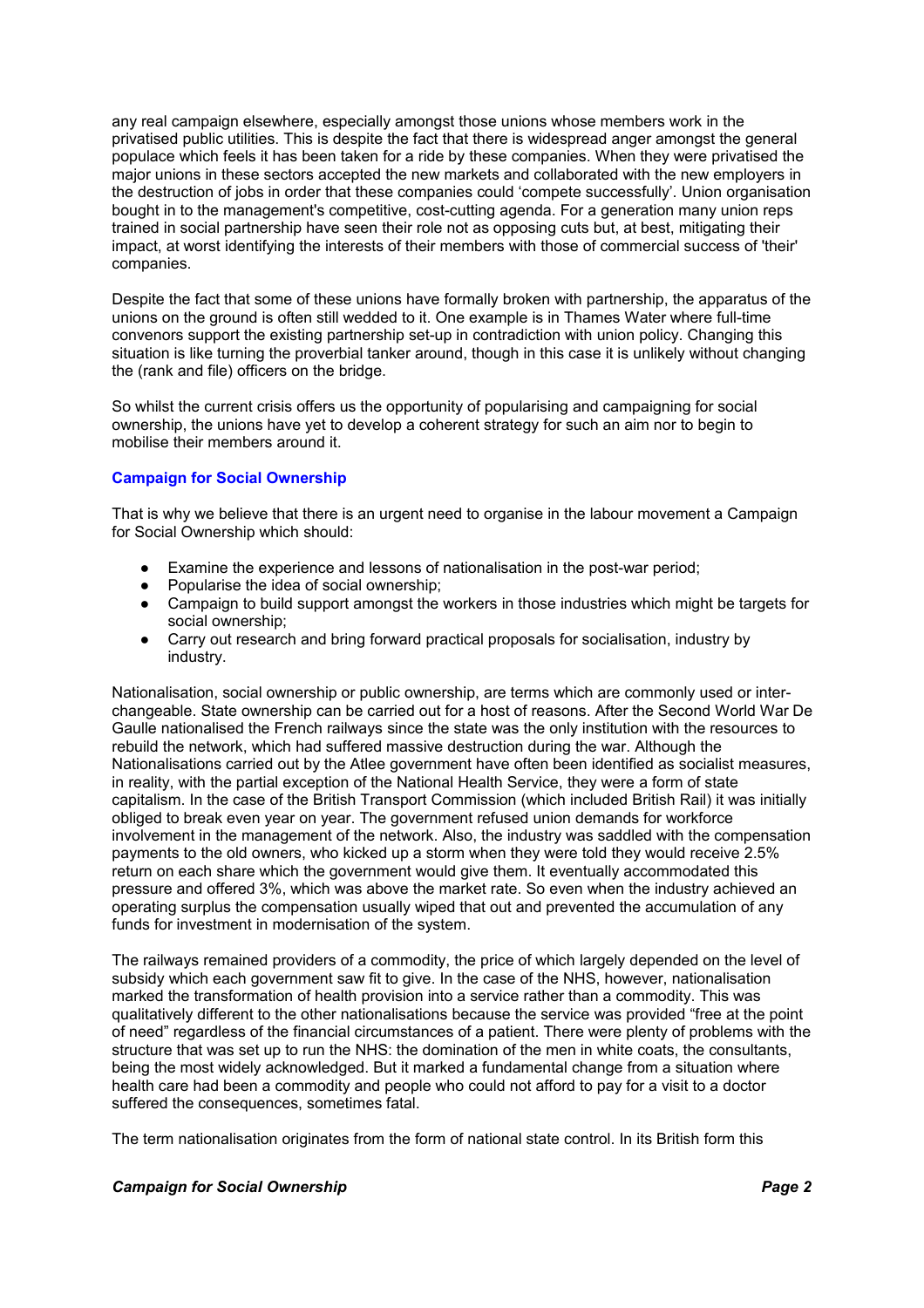tended to be a management Board appointed by a government Minister. The Boards were stuffed full of businessmen or ex-Generals (in the case of the Kent coalfield an ex-Admiral). Whilst nationalisation was an advance on the previous set-up, the fact that it was organised along business lines, with autocratic management, would progressively undermine support for it.

On the railways and the mines, under nationalisation a massive programme of job cuts took place. For instance, in the 30 years from 1950 the rail workforce shrank from 605,000 to 182,000. Whilst modernisation of these industries would inevitably have cut job numbers, e.g. taking the pick work out of mining, and advances in signalling on the railways, job losses were not solely the result of technological change. To the degree that they had to operate like commercial businesses then 'efficiency' tended to be measured by the balance sheet rather than the quality of service provision, and its economic and social benefits to society overall were ignored. This approach led to the Beeching cuts on the railways where the social consequences of line closure were ignored if a particular service was 'losing money'.

Whilst the term re-nationalisation may be used as short-hand, for instance by the RMT in relation to the railways, the term social ownership makes more sense since it has a wider scope which may relate to services supplied at a local or regional level. The key difference between nationalisation as experienced in Britain, and the idea of social ownership is this: that the product of the industry in question should be viewed as a public service, a provider of services in which the profit motive does not operate. Just as Thatcher wanted to "roll back the boundaries of the state" so we must *roll back the boundaries of the market*.

In order for such a perspective to be developed, with deep roots in the unions, we need a cadre of union activists who are opposed both to neo-liberalism and partnership and understand the need to develop a perspective for fundamental social and political change. Campaigning for social ownership is a key aspect of such an approach. But that necessitates a political struggle within the unions for a thorough going democracy – membership control at every level – which prevents the subordination of members' interests to support for or acquiescence with the programme of New Labour, with privatisation and marketisation at its heart. If the unions do not call for and act for a fundamental change of direction, then they will not take seriously the need for social ownership even if they make the occasional speech in favour of it.

Take the example of the NHS. At the last Labour conference a representative of UNISON, without blushing, could say that the NHS was "safe in Labour's hands". Yet their government has introduced a 'health market' which seeks to create a system of independent Foundation Trusts that compete for patients with each other and with private companies. Except the market has been rigged in favour of private companies, even to the extent of paying them for work which they have not carried out, whilst at the same time NHS trusts have been paid less money if they carry out "too much" work.

Whilst UNISON leaders have criticised privatisation or marketisation they have none nothing to practically challenge it, for fear of a break with New Labour. Moreover, the health unions have not even discussed a plan for how they would like the NHS to be organised. How can you be serious about opposing privatisation if you do not develop a set of proposals for reversing the process and how a socialised health service should be organised?

#### **'External' costs**

One of the criticisms of nationalised industry in Britain was that it was loss-making and inefficient. However, governments, both Labour and Tory, vacillated between accepting the need for social provision and operating on a commercial basis, with the latter usually winning out. Whilst the cost of building the road and motorway network was borne by public taxation, the railways had to cover the costs of their own infrastructure, rigging the 'competition' between these different forms of transport. The 'external' costs of road transport – pollution, accidents and the costs which the NHS faced as a result – were never measured. To these costs we can today can add the environmental costs.

Investment in roads was viewed as just that, investment (a positive thing), whereas investment in the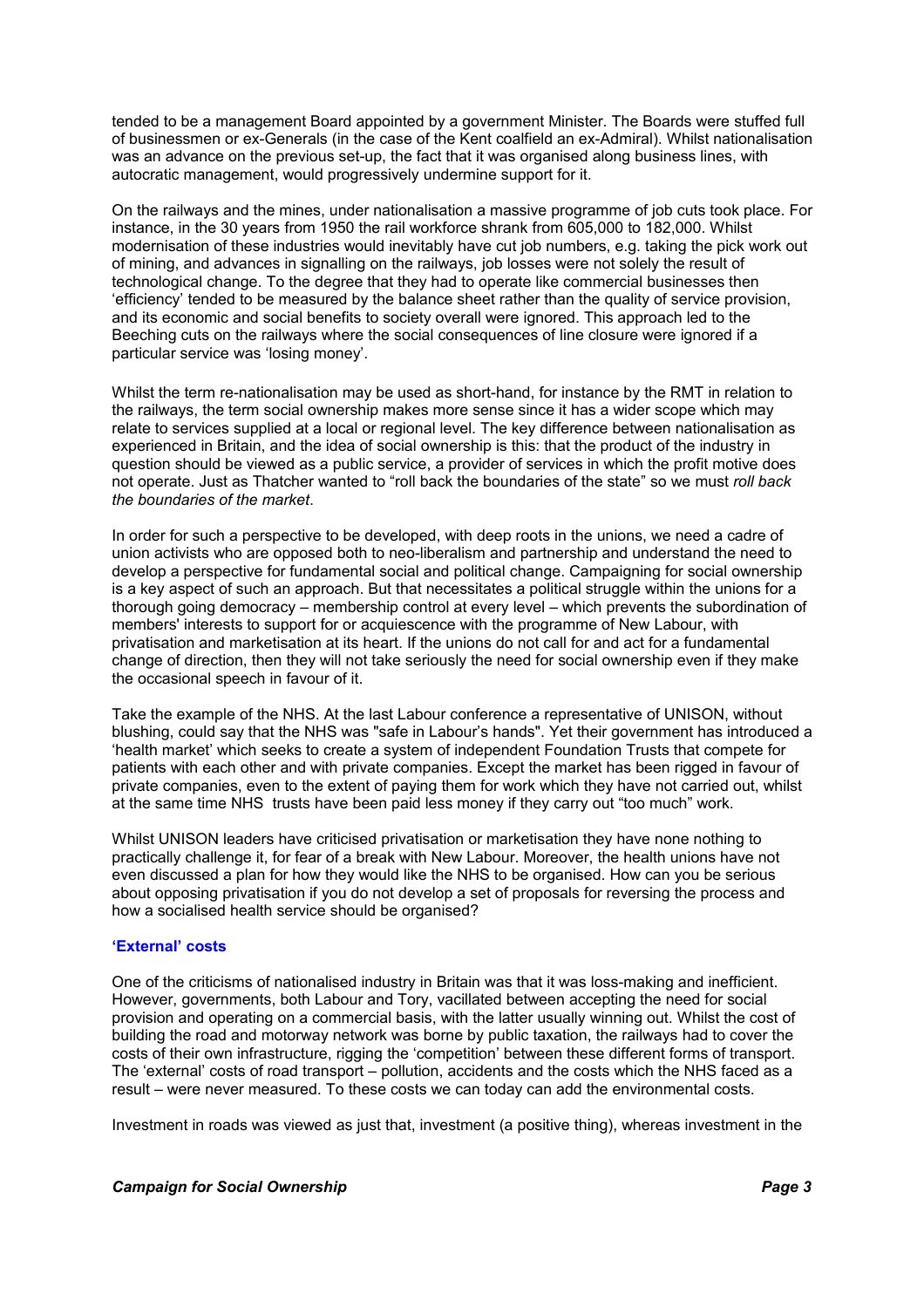railways was denounced as the dreaded 'subsidy'. After the credit crunch and the global crisis the argument against subsidy hardly holds water in the face of the massive subsidies which have been thrown at the financial institutions in order to prevent a systemic collapse.

Whilst the label we use – nationalisation, social or public ownership – is not a critical question, the principle, which needs to be our starting point, is that of *production for social need and a progressive move away from commodity production, where profit creation is the driving force*. Whilst this appears more feasible in the public sector (who would expect schools to make a profit save for the odd free market lunatic?) the depth of the current crisis poses questions about production in sectors more normally identified with commodity markets. The bursting of the credit bubble has led to a significant retrenchment in consumer spending on the scale that people were used to at the top of the housing price rise and credit card bonanza. Hence the unprecedented global crisis in the car industry, and the wider recession.

#### **The right to work?**

For the trades unions facing the recession, the question of jobs must surely take centre stage today. Whether unemployment in Britain reaches 3 million remains to be seen. But the struggle to defend jobs and to create new ones, demands a shift of perspective for the unions. Take the case of the car industry. UNITE is demanding the government subsidise car companies to keep them afloat. This can only be a stop gap measure however, because unless markets revive to the pre-crash levels, private companies will 'shake out' their workforce. How does this connect with a campaign for social ownership? Clearly capitalist companies cannot survive if they cannot sell their products. So long as the trades unions consider their job to be purely (or mostly) bargaining over the price of their members' labour, rather than trying to connect the defence of their members' interests with *a fundamental reshaping of the economy*, then their members will suffer the consequences of the irrationality of the market.

So could the unions here not develop ideas for alternative production in these factories – such as electric vehicles, public service vehicles, and wind turbines? Perhaps it's time to dust of the Lucas Aerospace Plan which put forward a practical plan for socially useful goods in place of armaments; something only people 50 or above know about.

In the public sector the government is seeking to cut jobs across the board, except in the case of the DWP where they have been forced to introduce new staff because of the weight of work as the recession deepens.

From the point of view of social needs, there is plenty of scope for job creation in a range of industries. The NHS operates under intolerable stress owing to cuts in bed numbers and staff. In the last 3 years alone there has been a 10% cut in emergency beds. Efficiency measured by the balance sheet creates all manner of inefficiencies in terms of the service provided, e.g. increased numbers of people readmitted to hospital because they have been sent home too early. Readmissions within a day of discharge have increased by a third in less than ten years. From the point of view of improving health outcomes, there is a need, for instance, for more nursing staff, more cleaning staff (cut by the private companies).

Campaigning for social ownership can be linked to the slogan of 'the right to work' because one of the purposes of social ownership is to create socially useful jobs, and socially useful products and services.

#### **Democracy and control**

We live in a society which purports to be democratic, but it's a very limited democracy. We have the right to vote out of office a government every five years. After that the incumbents can do whatever they want, or at least whatever they can get away with. It is a system which contains the danger of 'elective dictatorship' which even a Tory like Quintin Hogg could recognise.

Yet the workplace is an arena in which there is not even the semblance of democracy. We have a

#### *Campaign for Social Ownership Page 4*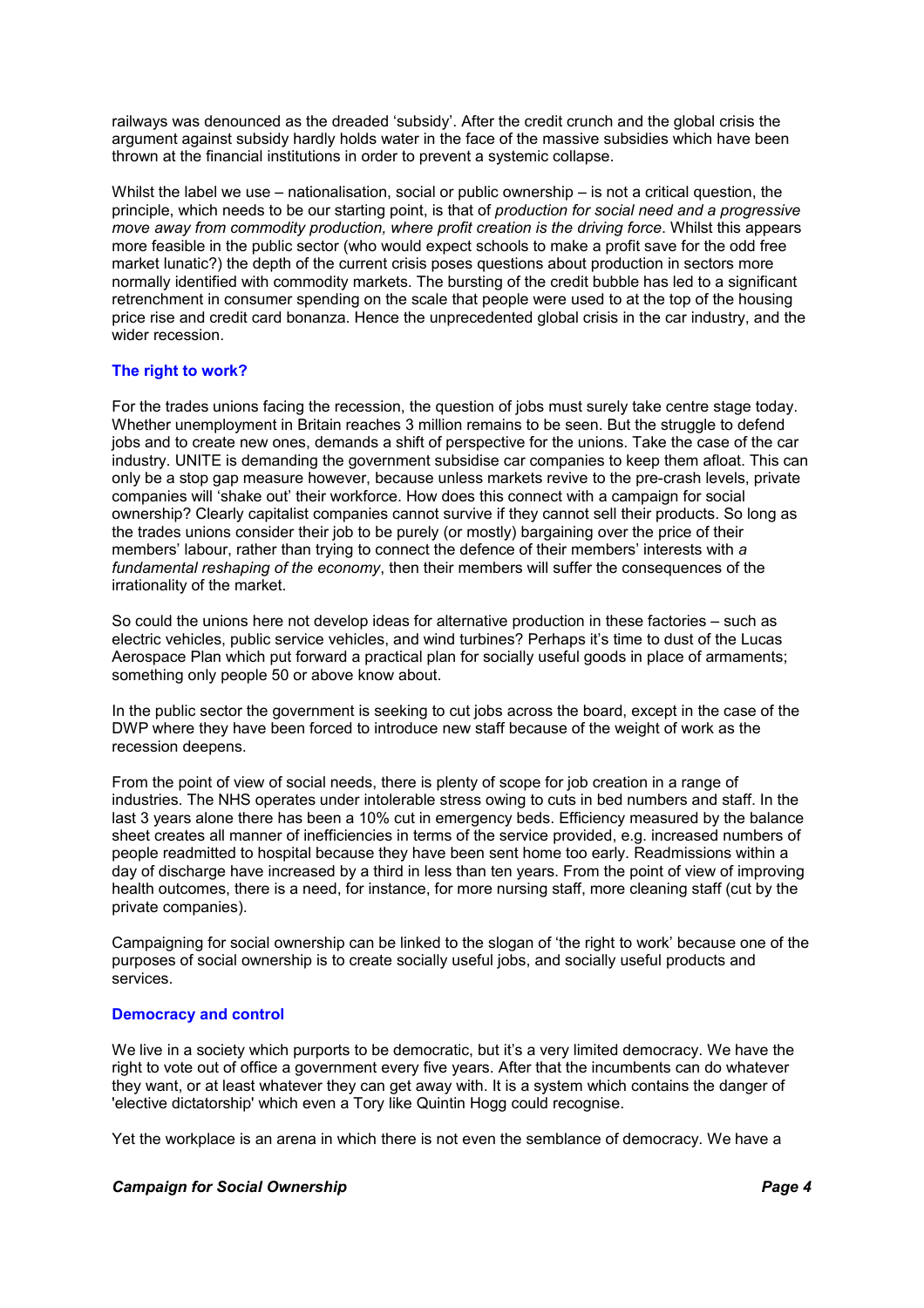dictatorship - "the right to manage" - the power of which is only limited by the counter-power of trades unions. Historically the struggle between employers and workers has been not only over the wages and conditions of employment but for control of the work process. This is where the power (existing or potential) of the organised working class is in the first instance based. Workers' wider power depends on the degree of organisation at the industrial and political level. Given the level of defeat which the unions in Britain have suffered in many work places since 1979 the balance of power in the workplace has shifted overwhelmingly towards the employer. This has been facilitated by 'social partnership' whereby trades unions have abandoned their independence and identified the interests of their membership with those of the management; "winning in the market place".

As a consequence there has been no discussion of 'workers control' in the labour movement for more than a quarter of a century. When discussing it today this fact has to be born in mind. Here we briefly look at a discussion which took place in relation to the 1948 nationalisation of the rail industry.

As early as 1914 the NUR AGM had declared:

"No system of state ownership will be acceptable to organised railwaymen which does not guarantee to them their full political and social rights, allow them a due measure of control and responsibility in the safe and efficient working of the railway system, and ensure them a fair and equitable participation in the increased benefits likely to accrue from a more economical and scientific administration."

However, the railways and other nationalised industries had autocratic management structures just like private companies. In the run up to nationalisation the NUR proposals for the involvement of staff in the running of the nationalised railways were rejected by the government. The reasons were various, but included "no experience of management".

There had been little consideration of how rail nationalisation would be implemented, and how the industry was to be managed. Within the NUR there developed a discussion around 'workers control' or 'participation' in management. There was a sense, to begin with, that the industry once nationalised would be 'ours'. Yet the expectations on 'vesting day' would quickly prove to be illusory.

As a result of this discussion the 1946 NUR AGM whilst welcoming the Bill to nationalise the rail network stated:

"In any scheme effecting nationalisation, provision shall be made for the establishment of national, local and area boards of management with representatives of His Majesty's government and transport workers constituting the personnel. We are definitely of the opinion that an efficient transport system is an imperative necessity for the restoration of Britain's economic life and that workers' participation in management is an indispensable precondition for this."

Yet the government appointed only one member from the unions (John Benstead) onto the Board of the BTC, and *he was accountable to the Minister, not under the control of the union.*

The union executive committee met the Transport Minister in September 1946, pressing him for the opportunity of nominating union candidates for the BTC board. Barnes rejected this. He later told an NUR conference that "nowhere in the world had economic democracy in the fullest sense functioned successfully". Stafford Cripps summed up their attitude by saying:

"There is not yet a very large number of workers in Britain capable of taking over large enterprises....until there have been more workers on the managerial side of industry, I think it would be almost impossible to have worker controlled industry in Britain, even if it were on the whole desirable."

This attitude was backed up by none other than John Benstead, NUR President, who furnished the ultimate proof at a 1946 pre-conference rally: "the trades unions did not control the railways in Russia. The control was placed entirely in the hands of the management itself". Obviously 'workers control' was out of the question.

The union's 1947 AGM regretted the government's refusal to "incorporate within the proposed scheme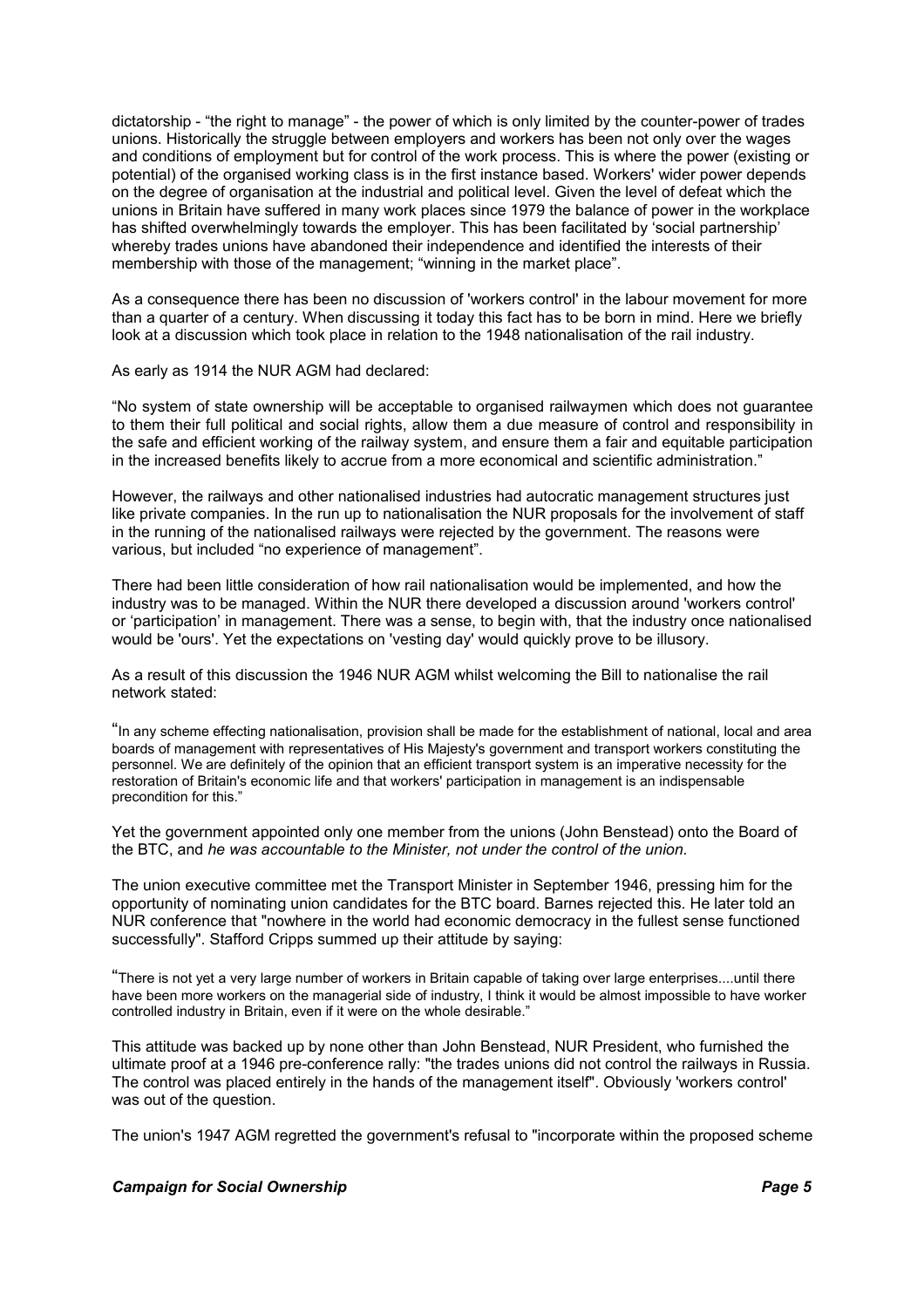workers' representation on the proposed national, area and local boards".

"...we reiterate our previous views and emphasise in our opinion the full benefits of a nationalised transport system will not be conveyed to the community without the cultivation of the knowledge, goodwill and experience of the workers in the industry being sought and an opportunity given to them to obtain a voice in the highest management office."

Likewise the 1948 AGM unanimously reaffirmed its belief in workers participation in the control of the industry at all levels, as being "a prerequisite for the success of the undertaking". It demanded that union representatives have 'equal rights' with managers. The May 1948 Labour Party conference supported this viewpoint calling for the implementation of "workers participation through their trades unions in the direction and management of nationalised industry at all levels".

This concern at the make up of the various Boards increased with the practical experience of the nationalised industry. The 1949 AGM carried by 72 votes to 2 a resolution demanding 50% worker representation at all levels.

The government, however, would not be persuaded, sticking to its 'Morrisonian' model, based on the setting up of the publicly owned London Transport Authority in 1933.

By 1950 there was a great deal of disillusionment with the nationalised industry. Government wage restraint meant that wages on the railways were falling behind other industries. This was reflected in the massive level of staff turn-over, estimated at 20% a year; an incredible level when you consider the workforce was more than half a million.

The hopes of 1948 were dashed by the practical experience of railways run as if they were any other business. The elitist Labour leaders dismissed the knowledge and experience of the workforce and imposed a bureaucratic managerial system in which the methods of private industry were maintained. Under such a system the potential benefits of nationalisation were allowed to wither on the vine.

#### **Workers Control?**

Various socialist organisations have had their critiques of the form in which nationalisation was implemented by the Atlee government. They have generally counter-posed 'workers control' or 'workers management' to Labour style nationalisation. Sometimes, as in the case of the old 'Militant' slogan they have been combined: "nationalise the 250 monopolies under workers control and management". Control and management have often been conflated. The only practical proposal that this demand was given, that I am aware of, was that of nationalised industries run by Boards comprised of one third management, one third unions, one third government.

There isn't space here to consider the question of 'workers control' and 'workers management' in detail. Here are some brief comments. Too often the call for nationalisation or public ownership has been a demand directed at Labour, neglecting any organisation of a campaign to build a movement of workers in favour of it. It has remained a 'demand' on paper. Social ownership is not a technical proscription. Consideration of structure must be combined with its purpose and method of functioning. For workers to have a central involvement in the running of an industry they have to be well organised and see social ownership as something which expresses their needs and the wider social needs of the working class. In any case the radicalisation of the unions depends upon the building of workplace power, the struggle for workers' independent interests; the growth of their power to impose their will on management. Social ownership, if it is to go beyond nationalisation as experienced in Britain, requires an advance from union consciousness which recognises the conflict of interest between workers and management, to a recognition of the wider social needs of the working class and oppressed. It requires an interest in what is produced and how it might be a social product instead of a commodity with a price determined by the laws of supply and demand.

If the purpose of socialisation is to produce a product or service for wider social interests then a means of running them must be found which excludes the profit motive and serves communal interests rather than merely the interests of those workers directly employed. So the involvement of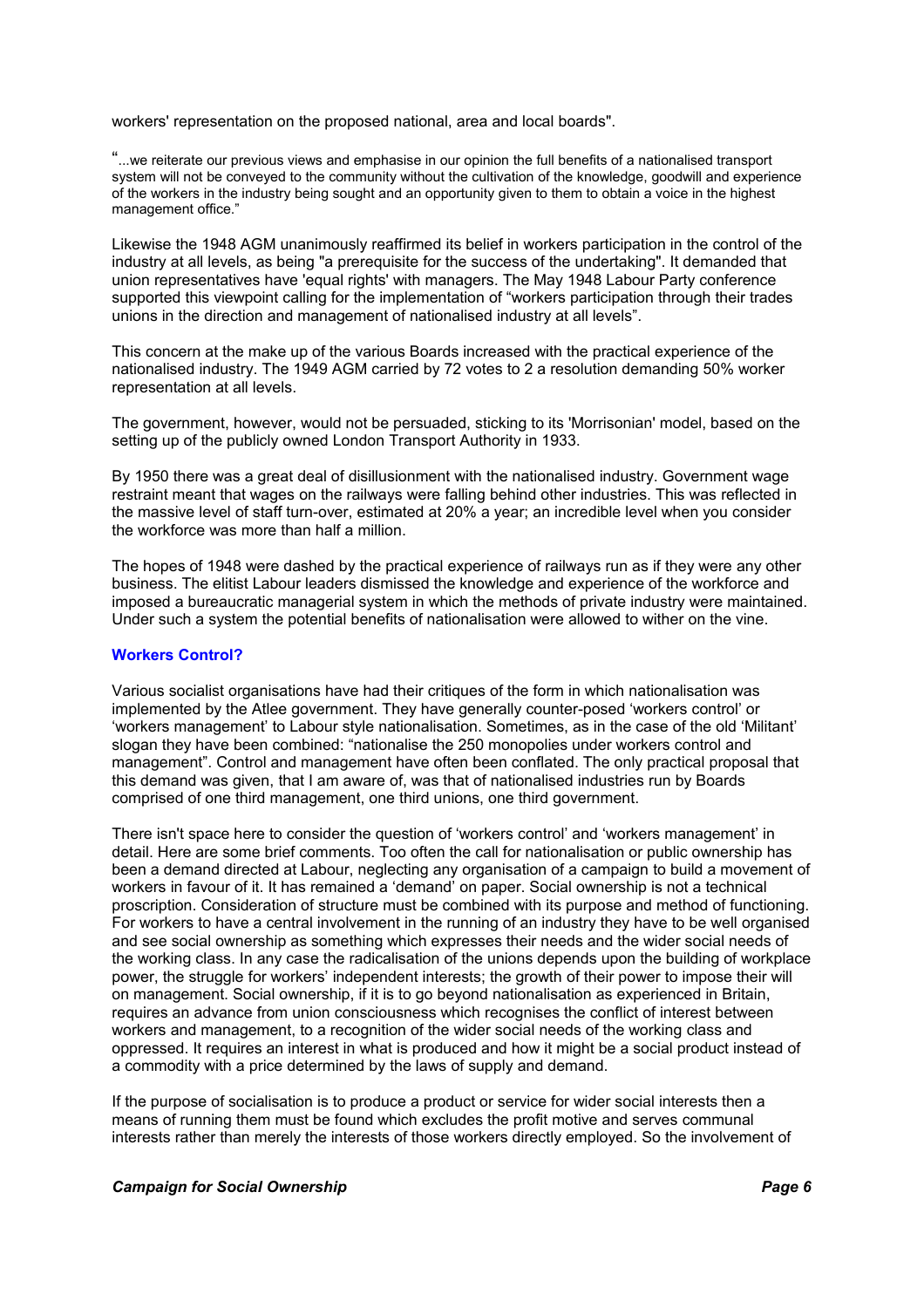service users is necessary as well as as the workforce.

How we might move from an economy dominated by commodity production to one in which production for social need dominates is a matter of speculation. However, the development of a practical perspective pointing in such a direction is the key question. And for that the labour movement needs to develop *concrete plans and proposals* rather than to make abstract appeals for social ownership.

#### **What sort of campaign?**

Whilst there is plenty of room for debate of these issues, the basis of a Campaign for Social Ownership, in which discussion could be developed, and practical activity organised, centres on the idea of production for social need. Whilst intellectuals and academics can play a role, practical perspectives and plans can only be developed with the full involvement of workers in industries which might be targeted for social ownership. Without their involvement and their struggle, then even the most brilliant of plans will remain as ideas on paper. So the involvement of union activists is necessary, to draw on their knowledge and expertise of the organisation of these industries, and the consequences of privatisation.

A campaign would therefore need to draw on their experience and explain the irrationality of existing structures, how it impacts on workers and service users, and to develop a discussion on how a socialised industry might function.

The organisation of a conference to explore this idea would be a first step. How far it could develop would depend upon the breadth of support, including amongst those unions for whom social ownership connects with the interests of their members as well as the wider interests of the working class overall.

#### **Martin Wicks**

June 2009

#### Appendix

This is an extract from a Pamphlet written for the Thames Valley District Council of the RMT in the run-up to privatisation.

# **Running A Railway**

You can often learn more about life and labour from men at the bottom of the social ladder than you can from men at the top. Executives, Civil Servants, managers, or even trade union secretaries have a wider knowledge of life, but it is often second hand or statistical knowledge, while the men at the bottom give you real facts at first hand. True they are small, marginalised facts, but they are invaluable as raw material with which to build something larger.

(F.Zweig, *The British Worker,* Penguin 1952.)

In their particular anxiety to exact the last ounce from the workmen in the matter of their labour, the managers overlook multitudes of important details connected with their own administration but which the worker sees as plainly as the nose on his face. They often spend pounds to effect the saving of a few pence. They lavish vast sums on experiments that the most ordinary man perceives have no possible chance of being successful or even useful if they succeed. Mens' opinions as a point are rarely solicited; if offered they are belittled and rejected. (Alfred Williams, *'Life In A Railway Factory'*. 1915)

Rail workers, no less than others, have long complained about the fact that management has generally never drawn on their knowledge of the work and the industry. Many a hair-brained scheme has been implemented despite the protests of the workforce, based on their intimate knowledge of the work they do. Stories of schemes introduced and later ditched in favour of what the workforce had suggested in the first place, are legion. My own experience is the same. In Reading where they were building a new station, we raised a host of problems with the management proposals, both from the standpoint of having to do the job and from that of the service to the customers. Our objections to the

#### *Campaign for Social Ownership Page 7*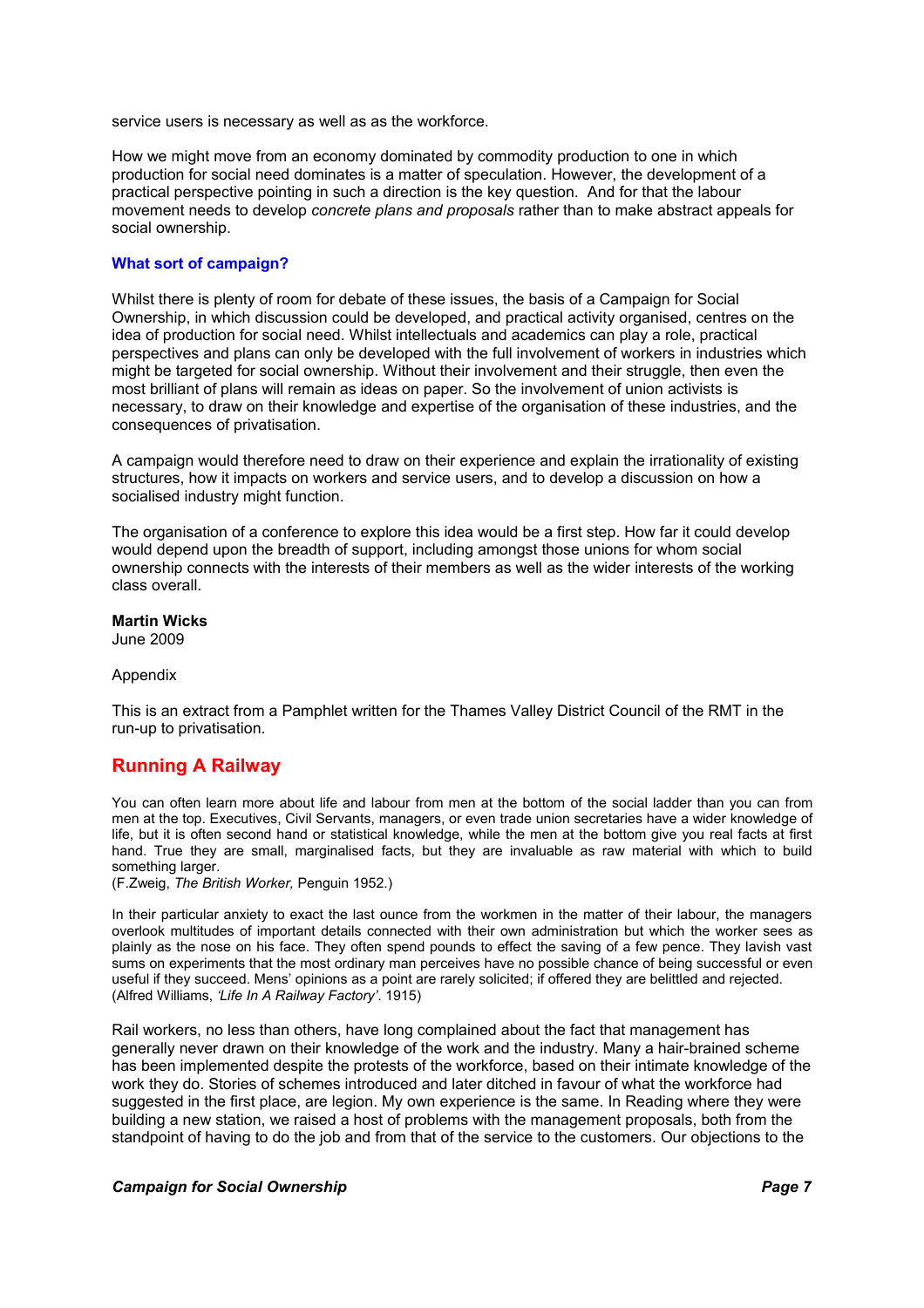design features proposed by consultants who introduced 'a new concept in retailing' were passed over.

When the new station complex was built, most of the problems we had pointed to began to emerge. Eventually the management introduced changes in line with our original proposals, needless to say, at extra cost, and after a period of frustration for the staff and the customers.

#### **The 'Empowerment' Fraud**

On the railways over the past few years, in line with other industries, management has introduced what is usually labelled 'new management techniques', which are supposed to be aimed at consulting the staff; 'empowering' them no less. In reality this is a sham, directed at undermining the trades unions, through a direct relationship with individual workers, through 'team briefings' and the like. Whilst management is quite prepared to take on individual proposals from workers where, for instance, money will be saved, the whole process is designed at inveigling them into helping to resolve management problems. 'Empowerment' is a fraud because decision making powers are still entirely in the hands of the management. It's usual content is 'which way would you like us to make cuts'.

Last year the right wing leader of the AEEU, Bill Jordan (now gone to rest in European pastures), commented that it was romantic nonsense, or words to that effect, to suggest that workers could run industry. There are of course, specific skills involved in managing large enterprises. It is true that under capitalism workers, because they are not involved in any discussion relating to the broader aspects of the industry or firm in which they work, do not for the most part take any interest beyond their immediate job, and the wage packet at the end of the week or the month. Yet, as Zweig says above, they have real knowledge because they do the work everyday. Very rarely is this knowledge called upon. Why should they take an interest in resolving managment problems when they are treated as nothing more than expendable units of labour?

Yet there is no fundamental reason why workers could not run industry. There is no automatic equation between formal education and intelligence. The stupidity of many British Rail managers has long since proved that.

At the RMT AGM (1994), in the debate on renationalisation of the rail network, Jimmy Knapp agreed that the form of nationalisation which was instituted by the Labour government elected in 1945 might not be appropriate today. The 'Morrisonian' form of nationalisation, as we saw earlier, was opposed by the NUR. It was based on the model of the London Passenger Transport Board set up in the '30s. In his autobiography Morrison recounts the opposition expressed by the unions to this form of organisation. The Labour Party executive dismissed it in these terms:

"The proposed constitution of the Board raises a question around which there has been some controversy: for there is still a body of opinion which maintains that such a board should be representative of particular interests....labour in the industry, labour generally, local authorities etc. There are two main arguments from a Labour point of view against the representative idea. The first is that a Board appointed on grounds of ability is likely to be far more efficient, and socialists, above all, must keep the communal interest to the fore. *Members appointed by particular interests would naturally tend to concentrate primarily on pleasing those interests, rather than to be concerned, without fear or favour, with the general efficiency of the undertaking:* their control or influence by such interest might be injurious to a proper corporate spirit and would diminish the very necessary responsibility to the public as a whole. Nor does the appointment of members selected in a representative capacity, and not primarily or mainly for their personal ability, appear likely to result in the most efficient Board for a task which is complex and highly responsible: *for it is vital to socialism that national ownership should show itself superior to private enterprise in all round efficiency.* To nobody is this more vital than to the workers in the industry: for the operative grades have already suffered enough for inefficiency at the top. (Emphasis in original)"

This argument was certainly more subtle than the one of Stafford Cripps (Chapter 2) that workers had no managerial experience. However, the first question is what criteria is the industry in question to be run on? When the railways were nationalised they were supposed to break even, "year on year". Whilst later governments, both Tory and Labour, to one degree or another recognised the need for subsidy based on social need, a financial, balance sheet approach was always dominant. Hence the